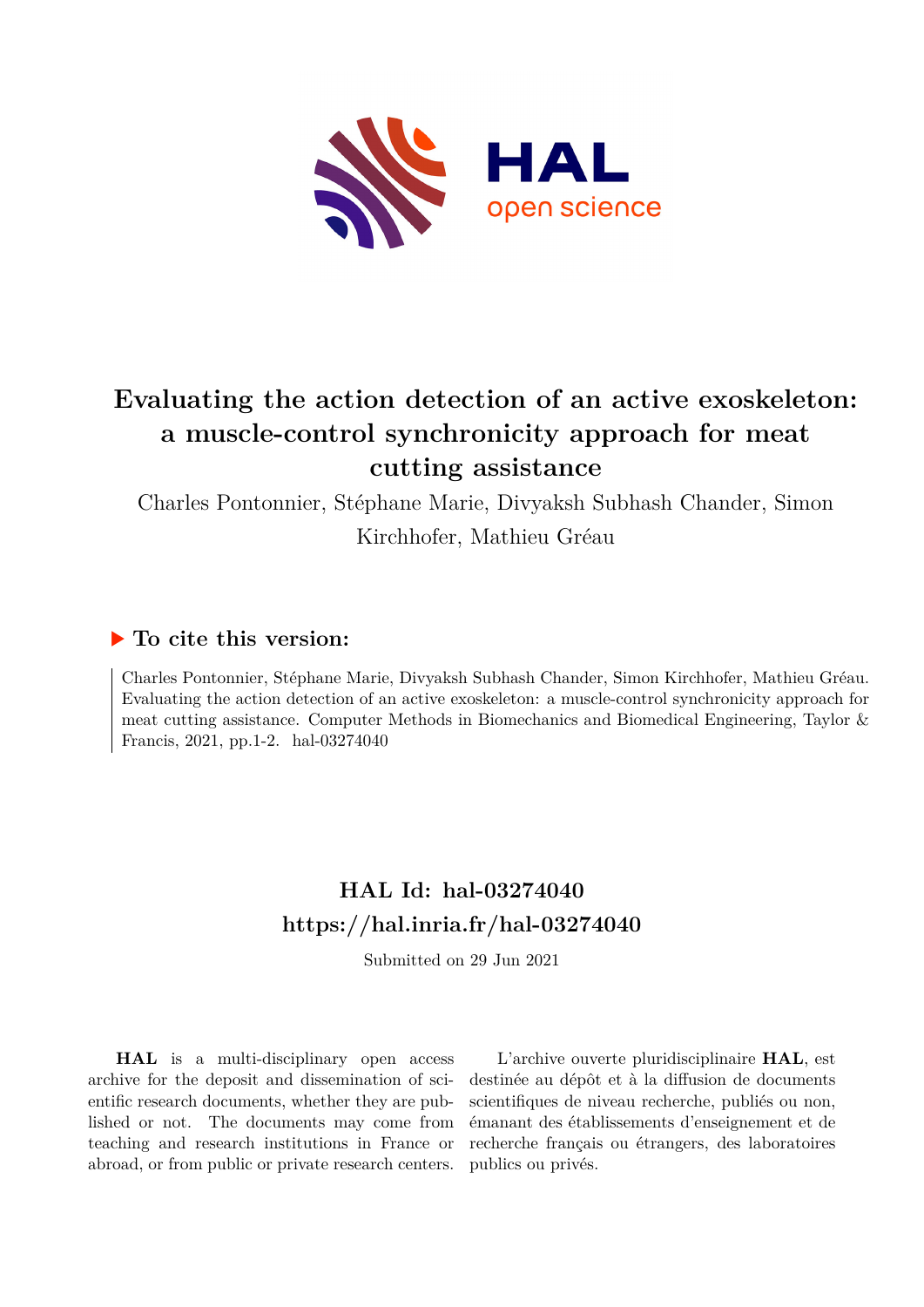## **Evaluating the action detection of an active exoskeleton: a muscle-control synchronicity approach for meat cutting assistance**

C. Pontonnier<sup>a\*</sup>, S. Marie<sup>b</sup>, D.S. Chander<sup>a</sup>, S. Kirchhofer<sup>a</sup>, M. Gréau<sup>b</sup>

*<sup>a</sup>Univ Rennes, Inria, CNRS, IRISA, M2S, France; <sup>b</sup>LAB4i, Betton, France*

## **Keywords***:* EMG, WMSD, Mc Kibben muscles, Wrist **1. Introduction**

Butchering industry is a sector heavily impacted by work-related musculoskeletal disorders (WMSD), in particular meat cutting workers. Cutting and deboning meat pieces ask for precise, repetitive, and strenuous actions that cannot be automatized. These actions lead to particularly high demands in terms of wrist exertion, corroborated by the high prevalence of wrist WMSD for these workers (Arvidsson et al. 2012). Therefore, developing assistive devices (exoskeletons) able to reduce the biomechanical constraints suffered at the wrist is of primary importance. The evaluation of the benefits and drawbacks of this assistance asks to investigate the human-system interaction. The interaction of the exoskeleton with the worker raises many issues such as joint misalignment, force transfer, control design… To detect properly the action of the human is a keystone to assist the user efficiently. This pilot study aims at evaluating the action detection of a wrist exoskeleton prototype, by investigating the synchronicity of action of both the user and the device during controlled tasks. Additionally, the study explores the impact of the exoskeleton on range of motions and muscle activity during the execution of those tasks.

## **2. Methods**

### *2.1 Wrist exoskeleton*

The exoskeleton is a patented wrist exoskeleton prototype called Exoscarne (Alric & Peyron 2020), composed of two articulated shells fitting respectively the hand and the forearm of the subject. The system assists radio-ulnar deviation (RUD) and wrist flexion/extension (WFE) through two pairs of antagonistic artificial muscles (Festo E.U.R.L., Esslingen am Neckar, Germany) developing a maximal force of 150N under 6 bars pressure. Their rest diameter and length are 5mm and 210mm respectively. The action of the user is detected through two piezo-resistive pressure sensors placed on the dorsal side of the hand for WFE detection, and on the medial side of the second metacarpal bone for RUD detection The measured action between the user and the exoskeleton regulates the pressure inside the artificial muscles with an incremental control scheme implemented in a microcontroller (Arduino Mega). A calibration phase loads the sensors to a medium value and any shift from this value generates a pressure shift

in the corresponding pair of muscles. A portable compressor provides 6 bar compressed air to the system. The study is focused on the second pair of muscles (M3 and M4), supposedly assisting RUD.



Figure 1 Exoskeleton equipped on the subject, and electromyography details.

### *2.2 Data collection & analysis*

A subject (meat cutter expert, 1.72m, 80kg) was asked to perform standardized lifting tasks corresponding to wrist RUD under different loads (0-2-4kg in ulnar deviation, 0-4-8kg in radial deviation, 5 times per condition). The protocol was repeated with and without the exoskeleton for comparison. Motion of the subject was captured with an optoelectronic motion capture system (Qualisys, 22 cameras, 200Hz), following the ISB recommendations and a customized marker set for the exoskeleton. Electromyography (EMG) electrodes were placed on wrist muscles (Flexor and Extensor Carpi Ulnaris (FCU, ECU), Delsys Trigno, 2000 Hz). FCU and ECU are antagonists in WFE and synergistic in RUD (ulnar deviators). Finally, exoskeleton state data (pressure measured inside the artificial muscles) was synchronously recorded with the other quantities (National Instrument cDAQ 9185, 2000 Hz). WFE and RUD ranges of motion (RoM) were computed using the CusToM library (Muller et al. 2019) and compared with and without the exoskeleton for all trials. FCU and ECU mean activations, previously detrended and RMS-processed (200ms), were compared as well during all the trials. Muscle-control exoskeleton synchronicity was evaluated using cross-correlation between the pressure measured in M3 and M4, and FCU, ECU, and RUD signals.